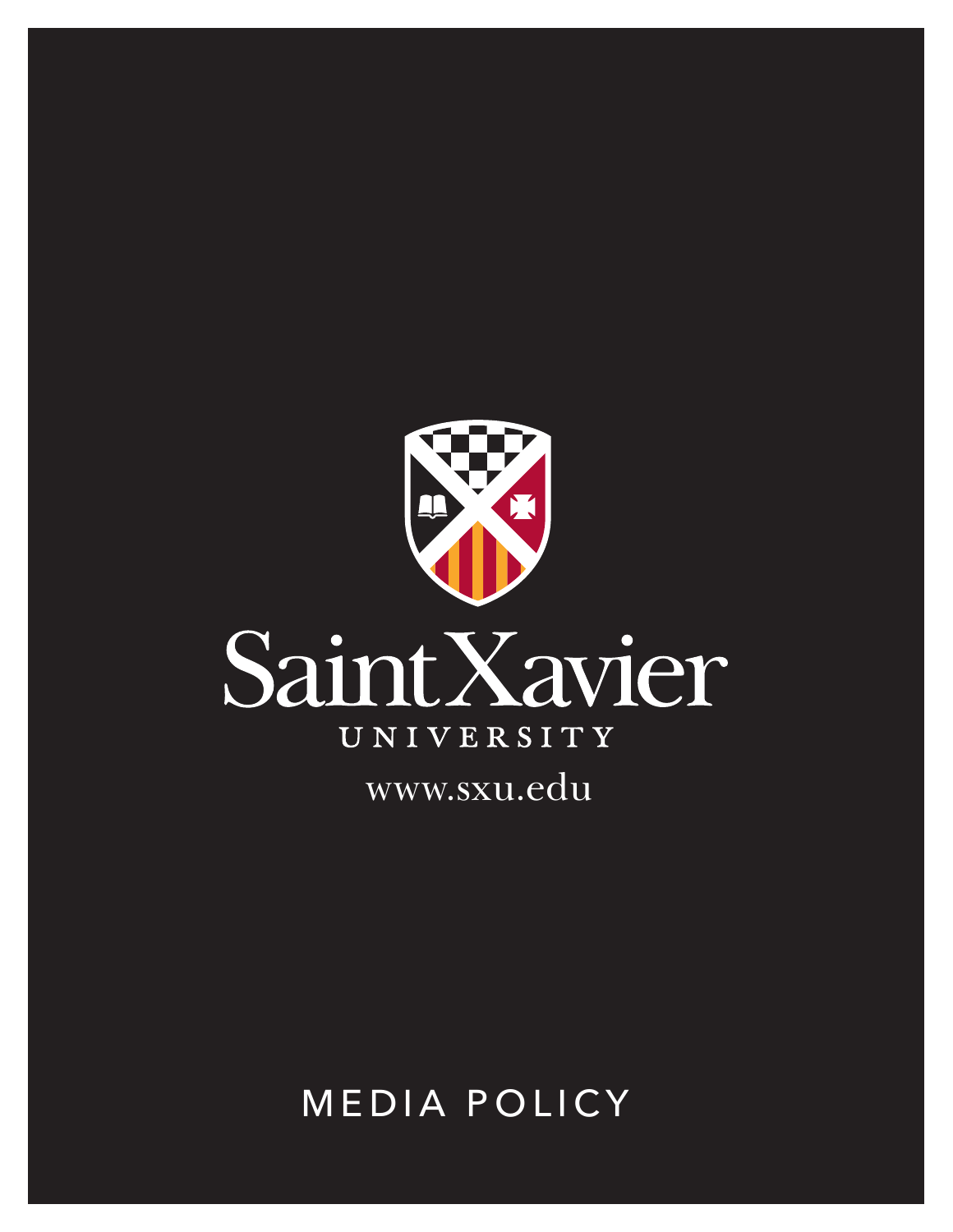# SAINT XAVIER UNIVERSITY MEDIA POLICY

The Saint Xavier University (SXU) Office of Media Relations publicizes institutional news and developments; faculty and student engagements and achievements; matters involving the president and administration; special accomplishments; programs; events and activities; and other news related to the activities of the campus community.

This University-wide policy is designed to help enhance and protect the Saint Xavier University brand and reputation through strategic media relations efforts. For the purpose of this policy, news media shall refer to representatives of newspapers, magazines, newsletters, online publications, television and radio.

### **PROACTIVE MEDIA RELATIONS**

If University faculty or staff members are interested in generating media coverage about a program, event or achievement, please contact the Office of Media Relations at newsroom@sxu.edu. The Office of Media Relations has access to local, regional and national news media contacts and will work with faculty and staff to coordinate publicity or visibility for programs, events or newsworthy issues. Priority projects include those which promote and connect the University, its mission and programs with media and other relevant communities.

The Office of Media Relations should be notified about noteworthy or negative occurrences involving the University, its employees, students, alumni, parents or donors that are likely to rise to the level of a news story.

### **REACTIVE MEDIA RELATIONS**

The Office of Media Relations frequently initiates and/or responds to news media requests. Only the president or a designee may speak for the University.

The University endorses the "1940 AAUP Statement of Principles on Academic Freedom and Tenure" that states: "When faculty speak or write as citizens, they should be free from institutional censorship or discipline but…should make every effort to indicate that they are not speaking for the institution." Inclusively, this applies to all SXU employees. Employees – current and former, full time and part time – who do speak to the media should explain to the media that they do not speak for the University. While offering a disclaimer to media is not always possible, avoiding a proactive claim of speaking for the University is mandatory for all employees.

If an employee speaks to the news media, employees are encouraged to notify the Office of Media Relations with the publication/station name, reporter's name and contact information, and the nature of the interview/conversation to ensure we are able to maintain relationships with the media and monitor the story.

However, if you are contacted directly by the media and wish not to speak to them, please refer them to the Office of Media Relations at newsroom@sxu.edu.

A University employee seeking guidance or interview training may contact the Office of Media Relations at newsroom@sxu.edu.

Those who partake as a thought leader on behalf of Saint Xavier University are to adhere to the SXU brand only and are not permitted to speak on the behalf of other institutions. This applies to all members of the Saint Xavier University community.

Saint Xavier University complies with all applicable federal and state laws regarding the retention and release of personal and/or educational records of all current staff and students.

If an event attracts news media interest, press releases and statements to the news media will be routed through, approved and disseminated by the Office of Media Relations. Under no circumstances should information pertaining to a case that is in litigation be discussed publicly without prior approval of the University Executive Leadership Team, which serves the Office of the President.